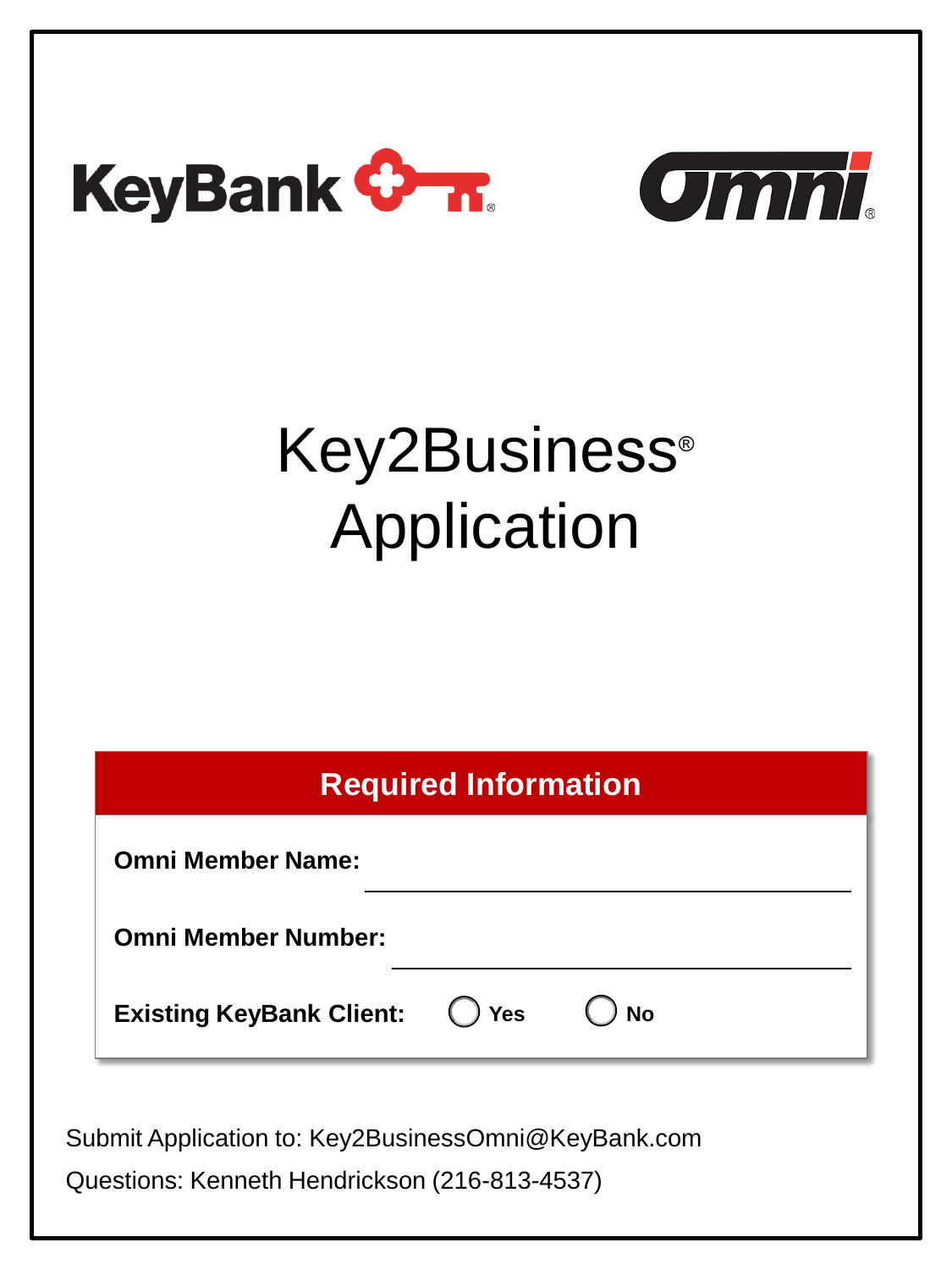# Key2Business® Application

| Section 1 - Business Information                                             |               |                                                         |              |                          |
|------------------------------------------------------------------------------|---------------|---------------------------------------------------------|--------------|--------------------------|
| <b>Customer Legal Name</b>                                                   |               |                                                         |              |                          |
|                                                                              |               |                                                         |              |                          |
| <b>DBA</b>                                                                   |               |                                                         |              |                          |
| Name as it will appear on statements (limit of 25 characters)                |               |                                                         |              | Federal Tax ID           |
|                                                                              |               |                                                         |              |                          |
| Physical Address (P.O. Box not acceptable)                                   |               |                                                         |              |                          |
|                                                                              |               | State                                                   |              | Zip Code                 |
| City                                                                         |               |                                                         |              |                          |
| County                                                                       |               | Website Address (optional)                              |              |                          |
|                                                                              |               |                                                         |              |                          |
| <b>Official Start Date of Business</b>                                       |               | <b>NAICS Code</b><br>Number of Employees                |              |                          |
|                                                                              |               |                                                         |              |                          |
| Annual Sales (Previous Year)                                                 |               | Does this Business have any affiliated businesses?      |              |                          |
|                                                                              |               | Yes<br>No                                               |              |                          |
| Non-KeyBank Business Deposit Balances:<br>KeyBank Business Deposit Balances: |               | <b>Total Company Cash and Marketable</b><br>Securities: |              |                          |
|                                                                              |               |                                                         |              |                          |
| KeyBank Line of Credit Amount:<br>Non-KeyBank Line of Credit Amount:         |               | Information as of Date:                                 |              |                          |
|                                                                              |               |                                                         |              |                          |
| Name of Bank(s):                                                             |               |                                                         |              |                          |
|                                                                              |               |                                                         |              |                          |
| C Corporation<br>Type of Organization:                                       | S Corporation | Public Corporation                                      | Partnership  | <b>Government Entity</b> |
| LLC/LLP<br><b>LTD Partnership</b>                                            | Non-Profit    | Sole Proprietor                                         | Closely Held | Other                    |

**Program Administrator Contact Information**

### *Please provide your Program Manager's contact information – at least two contacts are recommended.*

| <b>Primary Contact</b>        | Contact #2                    |
|-------------------------------|-------------------------------|
| <b>Contact Name:</b>          | <b>Contact Name:</b>          |
| Contact Title:                | <b>Contact Title:</b>         |
| <b>Contact Phone Number:</b>  | Contact Phone Number:         |
| <b>Contact Email Address:</b> | <b>Contact Email Address:</b> |

| Contract #3                   | Contact #4                    |  |
|-------------------------------|-------------------------------|--|
| <b>Contact Name:</b>          | <b>Contact Name:</b>          |  |
| Contact Title:                | <b>Contact Title:</b>         |  |
| <b>Contact Phone Number:</b>  | <b>Contact Phone Number:</b>  |  |
| <b>Contact Email Address:</b> | <b>Contact Email Address:</b> |  |

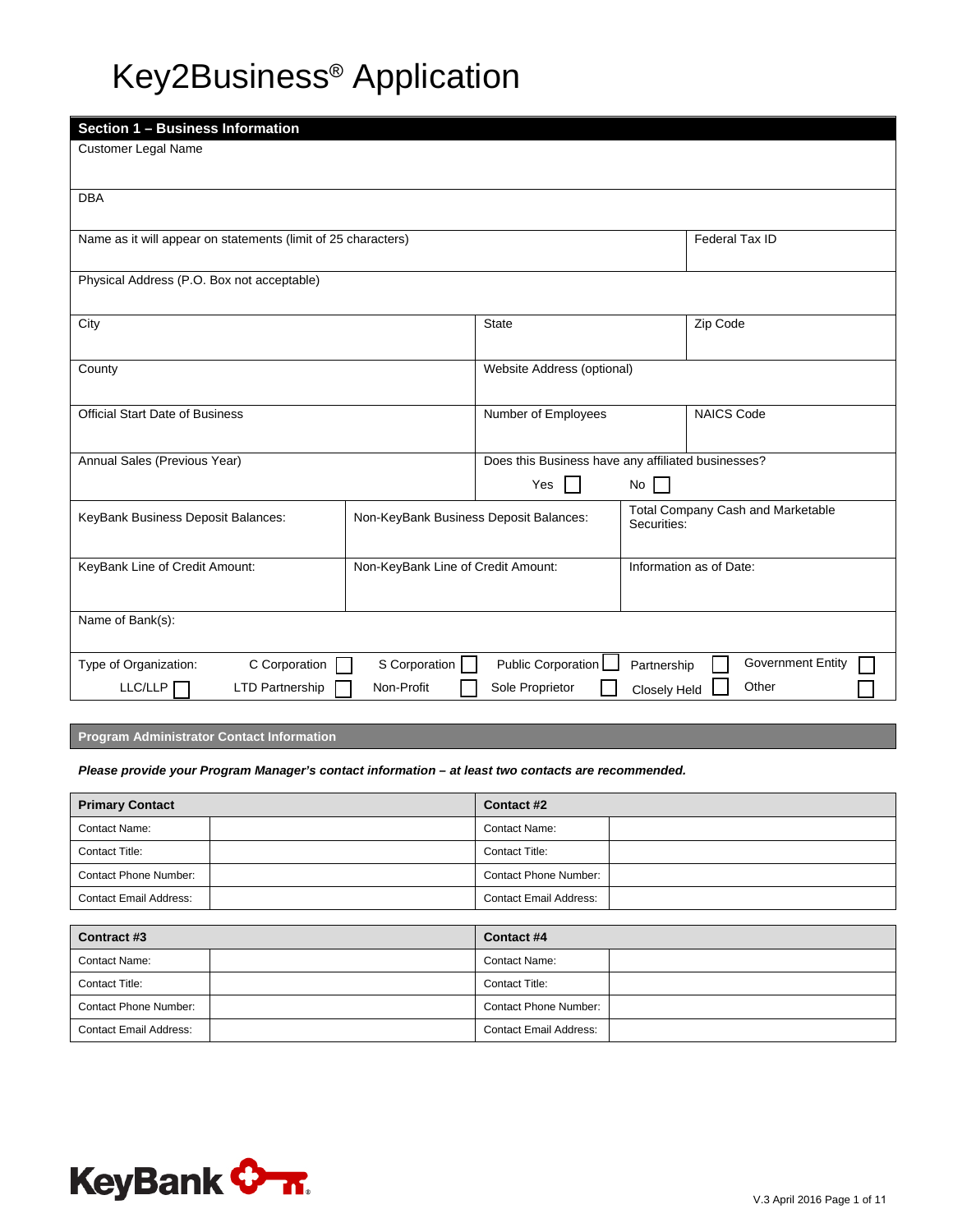# Key2Business® Application

# **Section 2 – Product Information**

Please provide the total anticipated Annual Charge Volume and Number of Cardholders below for your Key2Business Program. If using T&E and A/P, ensure total anticipated Annual Charge Volume includes both programs.

| If monthly billed, the Credit Limit requested will be the Anticipated Charge Volume divided by six. Example: If Anticipated Annual Spend is<br>\$600,000, the Credit Limit request will be processed for \$100,000                                                                                                                                                                                                                                                                                                                           |                                                 |                                                            |                               |                                            |  |
|----------------------------------------------------------------------------------------------------------------------------------------------------------------------------------------------------------------------------------------------------------------------------------------------------------------------------------------------------------------------------------------------------------------------------------------------------------------------------------------------------------------------------------------------|-------------------------------------------------|------------------------------------------------------------|-------------------------------|--------------------------------------------|--|
| Anticipated T&E Spend (\$)                                                                                                                                                                                                                                                                                                                                                                                                                                                                                                                   | Anticipated Accounts Payable Spend (\$)         |                                                            | Total Annual Spend (\$)       |                                            |  |
| Number of Anticipated Cardholders (T&E)                                                                                                                                                                                                                                                                                                                                                                                                                                                                                                      | Number of Anticipated Cardholders (A/P)         |                                                            |                               | <b>Total Anticipated Cards Established</b> |  |
| Anticipated Program Usage (Please select one):                                                                                                                                                                                                                                                                                                                                                                                                                                                                                               |                                                 |                                                            |                               |                                            |  |
| T&E (business travel and entertainment expenses)                                                                                                                                                                                                                                                                                                                                                                                                                                                                                             |                                                 | A/P (vendor / invoiced expenses)                           |                               | Both T&E and A/P                           |  |
| Cash Advance Capabilities for Cardholders:<br>No I<br>Yes                                                                                                                                                                                                                                                                                                                                                                                                                                                                                    |                                                 |                                                            |                               |                                            |  |
| <b>Billing Options:</b>                                                                                                                                                                                                                                                                                                                                                                                                                                                                                                                      |                                                 |                                                            |                               |                                            |  |
| Central Billing (Company pays aggregate statement)                                                                                                                                                                                                                                                                                                                                                                                                                                                                                           |                                                 | Individual Billings (Cardholder pays individual statement) |                               |                                            |  |
| <b>Billing Date Frequency:</b><br>Monthly                                                                                                                                                                                                                                                                                                                                                                                                                                                                                                    | Semi-Monthly                                    | Weekly    <br>Daily                                        |                               |                                            |  |
| If cycle frequency is monthly, indicate which day of the month you wish to be billed:                                                                                                                                                                                                                                                                                                                                                                                                                                                        |                                                 |                                                            |                               |                                            |  |
| If cycle frequency is weekly, indicate which business day of the week you wish to be billed:                                                                                                                                                                                                                                                                                                                                                                                                                                                 |                                                 |                                                            |                               |                                            |  |
| <b>Section 3 - Customer Logo</b>                                                                                                                                                                                                                                                                                                                                                                                                                                                                                                             |                                                 |                                                            |                               |                                            |  |
| Customer Logo on Distributed Card (There will be a one-time \$300.00 set-up fee assessed for customer logos printed on distributed cards.<br>Additional fees may be assessed for complex or highly customized logo requests).                                                                                                                                                                                                                                                                                                                |                                                 | Yes                                                        | No                            |                                            |  |
|                                                                                                                                                                                                                                                                                                                                                                                                                                                                                                                                              |                                                 |                                                            |                               |                                            |  |
| <b>Section 4 - USA PATRIOT ACT Notification</b><br>To help the government fight the funding of terrorism and money laundering activities, federal law requires all financial institutions to obtain, verify,<br>and record information that identifies each customer who opens an account. Therefore, all new and existing customers are subject to identity<br>verification requirements.                                                                                                                                                   |                                                 |                                                            |                               |                                            |  |
| When a customer opens an account with any entity within the KeyCorp family of companies, we will ask for the customer's name, address, and<br>identification number, and in the case of an individual, his or her date of birth. For business accounts, we may also obtain this information for<br>individuals associated with the business. We may also request to see a valid driver's license or other approved identifying documents. In all cases,<br>Key is committed to protecting the privacy and identity of each of its customers. |                                                 |                                                            |                               |                                            |  |
| Please note: Customer MUST submit a copy of one (1) of the following documents in connection with the processing of this Application:                                                                                                                                                                                                                                                                                                                                                                                                        |                                                 |                                                            |                               |                                            |  |
| Articles of Incorporation/Organization of Trust Instrument                                                                                                                                                                                                                                                                                                                                                                                                                                                                                   |                                                 | Government-issued business license                         |                               |                                            |  |
| Partnership, LLC Agreement or Bylaws                                                                                                                                                                                                                                                                                                                                                                                                                                                                                                         |                                                 |                                                            |                               |                                            |  |
| <b>KEYBANK USE ONLY (Please print legibly)</b>                                                                                                                                                                                                                                                                                                                                                                                                                                                                                               |                                                 |                                                            |                               |                                            |  |
| Client IPI:                                                                                                                                                                                                                                                                                                                                                                                                                                                                                                                                  |                                                 | DARQ Number:                                               |                               |                                            |  |
| <b>Obligor Rating:</b>                                                                                                                                                                                                                                                                                                                                                                                                                                                                                                                       | <b>Obligation Risk Rating:</b>                  |                                                            |                               |                                            |  |
| KeyBank RM Name:                                                                                                                                                                                                                                                                                                                                                                                                                                                                                                                             | KeyBank RM Phone:                               | <b>ECP Payment Advisor Name:</b>                           |                               | ECP Payment Advisor Code:                  |  |
| G/L Account / RM Cost Center                                                                                                                                                                                                                                                                                                                                                                                                                                                                                                                 | RM/R1 Officer Code (use Ø to<br>represent zero) | <b>ECP Payment Advisor Phone</b>                           |                               | <b>ECP Payment Advisor Email</b>           |  |
| Market Segment (Primary Line of Business                                                                                                                                                                                                                                                                                                                                                                                                                                                                                                     |                                                 |                                                            |                               |                                            |  |
| Institutional Bank                                                                                                                                                                                                                                                                                                                                                                                                                                                                                                                           | Real Estate Capital                             | Business Banking                                           | <b>Financial Institutions</b> |                                            |  |
| Private Banking<br><b>Public Sector</b><br>Middle Market<br><b>Dealer Services</b>                                                                                                                                                                                                                                                                                                                                                                                                                                                           |                                                 |                                                            |                               |                                            |  |
| Other (i.e., Community Development, Consumer Segment for Small Business)                                                                                                                                                                                                                                                                                                                                                                                                                                                                     |                                                 |                                                            |                               |                                            |  |
| <b>ACH AutoPay:</b><br>Yes<br>No<br>If yes, please fill out the Key2Business ACH Auto Pay Authorization Form and submit with the Key2Business Application.                                                                                                                                                                                                                                                                                                                                                                                   |                                                 |                                                            |                               |                                            |  |
| Rebate Account Information:                                                                                                                                                                                                                                                                                                                                                                                                                                                                                                                  |                                                 |                                                            |                               |                                            |  |

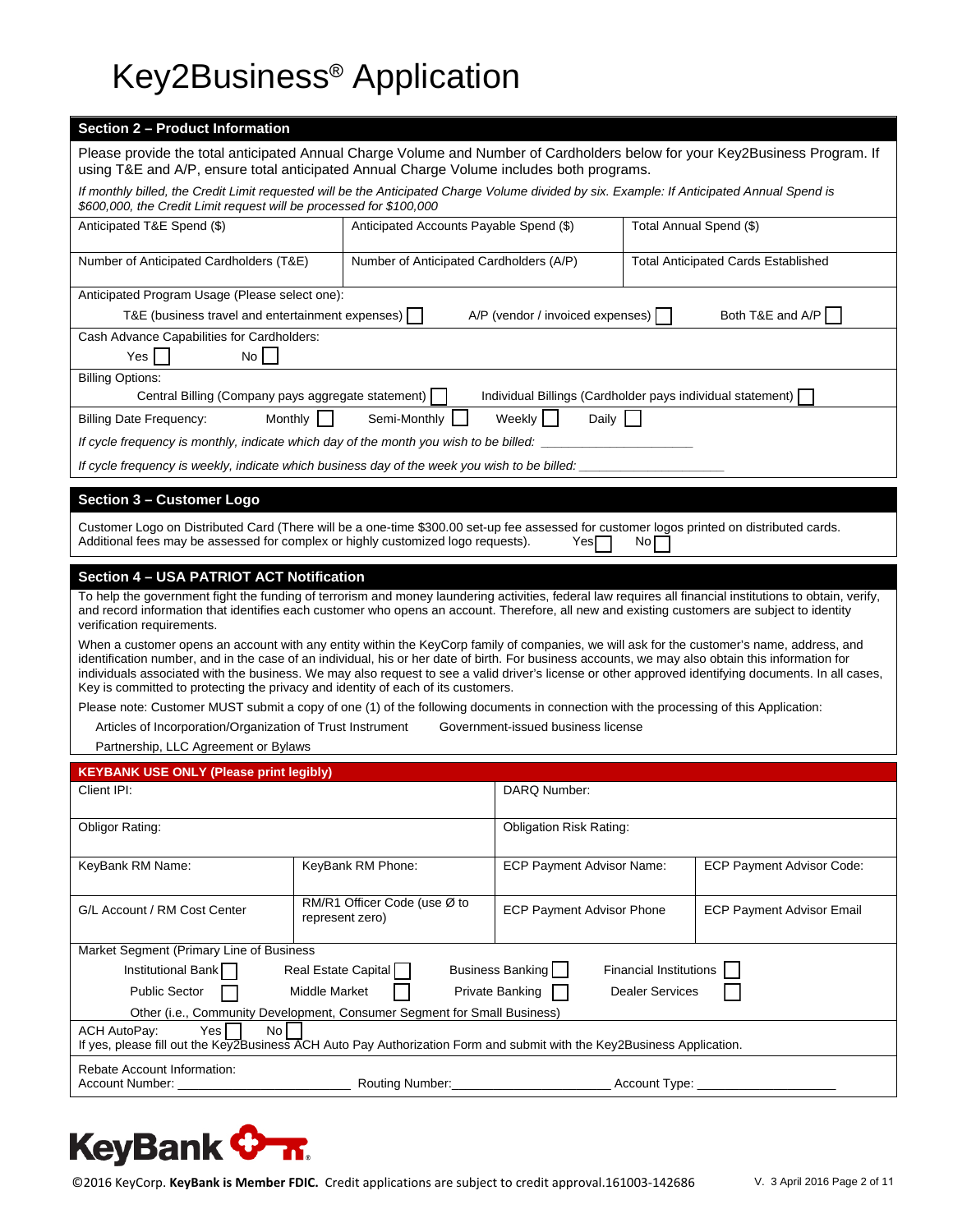# Key2Business® Application

### **Authorization and Execution**

By completing this Application, Customer acknowledges and agrees that: (i) all information provided in this Application is true, complete and accurate and Customer has authority to provide such information and complete this Application; (ii) Customer requests that KeyBank establish a Key2Business® Program and Accounts in the name of Customer and issue Cards in accordance with the Key2Business Program Terms and Conditions ("Agreement") enclosed with this Application; (iii) KeyBank will review this Application and may, at its sole discretion and at the terms imposed by it, grant such request, but is under no obligation to do so; (iv) Customer shall be bound by the enclosed Agreement; (v) KeyBank is authorized to investigate, obtain, and exchange reports and information regarding this Application and any resulting Accounts with credit reporting agencies and other parties with a legitimate business need for such reports or information; and (vi) until revocation in writing by Customer, KeyBank is authorized to auto debit Customer's deposit account in any amount designated by Customer from time to time for payment of any Amount Due under the Statement (as such terms are defined in the Agreement. If this Application is approved, Customer acknowledges and agrees that the Agreement enclosed with this Application, along with the Application, shall constitute the entire agreement between Customer and KeyBank, which shall become effective on the Effective Date as referenced in the Agreement.

Customer certifies to KeyBank that the person executing this Application: (1) is authorized by Customer in accordance with its organization rules and applicable law to bind the Customer to the Agreement enclosed with this Application; and (2) has the authority to incur Debt in the name of the Customer. Customer certifies that the signer's authorization to bind the Customer and incur Debt in the name of the Customer is evidenced by the following:

#### *Please check only one of the following boxes:*

Customer is publicly traded and the signer is an officer as indicated on Customer's Form 10-K filed with the Securities and Exchange Commission ("SEC"). No additional information is needed by KeyBank unless requested.

The signer is an authorized officer of Customer and is acting in his or her capacity as an agent of Customer. Furthermore, the signer represents and warrants that he or she is authorized by an applicable Bylaw, Article or other Corporate Authority to enter into transactions of this nature. No additional information is needed by KeyBank unless requested.

If one (1) of the above boxes cannot be checked, or if in the opinion of KeyBank's Credit Risk Management Department further proof of authority is necessary, Customer must provide a Corporate Certificate of Authority that complies with Customer's Articles of Organization or Bylaws.

By signing below, each individual signing this Application in his or her capacity as an authorized signing officer of Customer, and not in his or her personal capacity, certifies and warrants that: (1) all action required by Customer's organizational documents to authorize the signer(s) to act on behalf of Customer in all actions taken under this Application and the enclosed Agreement, including but not limited to, the authority to incur Debt on behalf of Customer, has been taken; (2) each signer is empowered in the name of and on behalf of Customer to enter into all transactions contemplated in this Application and the enclosed Agreement; and (3) the signatures appearing on all supporting documents of authority are authentic. Customer has read, understands and agrees to the Agreement enclosed with this Application and KeyBank is entitled to act individually and collectively in reliance upon the authorizations and certifications set forth in this Application.

In witness whereof, Customer has, by its authorized signer(s), executed this Application and agrees to the attached Agreement.

| DATED THIS                              | DAY OF | 20 | BY: |                                                                                                   |
|-----------------------------------------|--------|----|-----|---------------------------------------------------------------------------------------------------|
| Signature of 1st Authorized Officer     |        |    |     | Signature of 2nd Authorized Officer (ONLY if required<br>by Customer's organizational guidelines) |
| Printed Name of 1st Authorized Officer  |        |    |     | Printed Name of 2nd Authorized Officer                                                            |
| Printed Title of 1st Authorized Officer |        |    |     | Printed Title of 2nd Authorized Officer                                                           |
| Signature of KeyBank Representative*    |        |    |     | Printed Name of KeyBank Representative                                                            |

\*Attests the application is accurate.

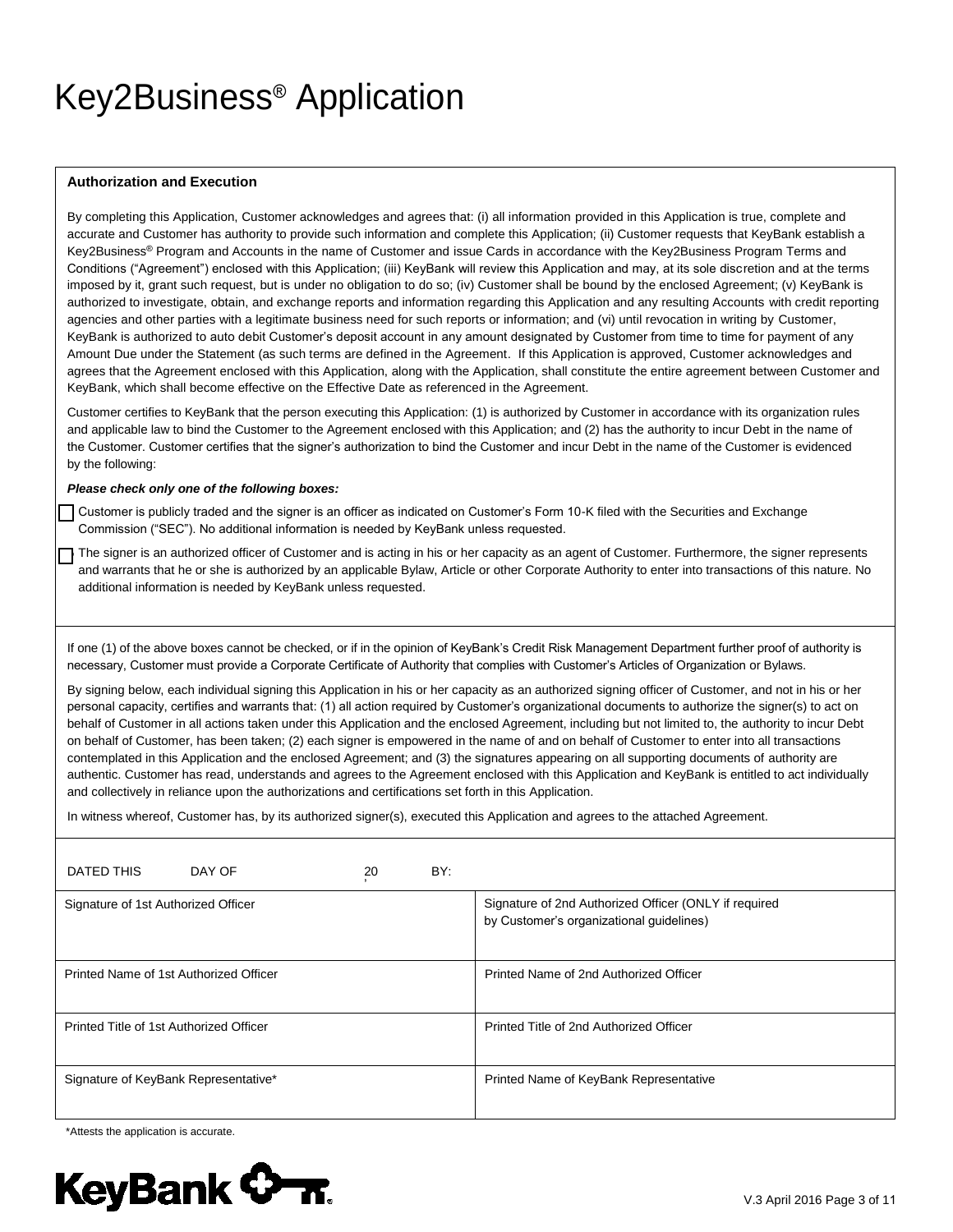The Key2Business® Program Terms and Conditions is entered into by KeyBank National Association ("**KeyBank**") and the entity signing the Application as "Customer" to establish a corporate credit card program known as the Key2Business<sup>®</sup> Program ("**Key2Business® Program**").

**1. EFFECTIVE DATE.** This Agreement shall become effective upon approval by KeyBank of (1) Customer's creditworthiness and (2) this Application and Agreement. The "**Effective Date**" of this Agreement shall be the date the Application is signed by Customer.

# **2. SCOPE OF KEY2BUSINESS® PROGRAM.**

**2.1 Description.** The MasterCard Corporate Purchasing Card is a business-purpose charge card ("Card") designed for use by Customer, Participants and their Cardholders. The Card is used for charging (1) business expenses related to travel and entertainment and (2) goods and services related to business activities of Customer. Upon approval of this Application, KeyBank will issue Cards and establish Accounts for Customer. While this Agreement is in effect, KeyBank may also issue Cards and establish Accounts for any of Customer's Participants, provided that KeyBank approves such participation. Customer and/or authorized Participant shall designate which employees should receive Cards ("Cardholders") and/or be issued Account numbers. Customer may exclude any Participant or employee from the Key2Business® Program through the K2B Portal.

**2.2 Liability.** Customer is solely liable to KeyBank for repayment of the Accounts under the Program, regardless of whether an Account is in the name of the Customer, its Participants and/or Cardholders.

**2.3 Card Issuance.** All Accounts and Cards issued are only for business purposes and will be subject to the terms of this Agreement and any "Cardholder Agreement" provided to Cardholder. The Cardholder Agreement may be amended from time to time without notice to the Cardholder; however Cardholder will receive notification of any material change to the Cardholder Agreement that affects the Cardholder's rights or obligations. Customer has the ability to create Cards on its own through the K2B Portal. Such Cards can be created with or without an individual's name embossed on the Cards. Acceptance of Cards without a name embossed on the face of such Cards is at the discretion of Merchants. At its discretion, KeyBank may issue Cards that utilize magnetic stripe technology or are EMV Cards.

### **2.4 Definitions.**

**2.4.1 "ACH Transactions"** will include both debit and credit transactions flowing through the Automated Clearing House system.

**2.4.2 "Agreement"** means this Key2Business® Program Terms and Conditions, the Application, any ancillary documentation designating Participants or Cardholders, together with any other documentation requested by KeyBank to be completed by Customer in order to set up the Accounts under the Program.

**2.4.3 "Account"** means any account established by KeyBank pursuant to this Agreement in the name of Customer, its Participants and/or Cardholders, to which Debt is charged, regardless of whether or not a Card is issued. If designated by Customer on the Application, or thereafter through a Customer request, an Account may also include specialized Accounts designed for use without the issuance of a plastic card.

**2.4.4 "Billing Cycle"** "Billing Cycle" means the time period from when a Statement is generated until the next Statement is generated. Key Bank will use a predetermined regular cut-off time each day to determine which transactions will be included within a Billing Cycle.

**2.4.5 "Business Day"** shall mean each calendar day, excluding Saturdays, Sundays and any banking holidays observed by KeyBank.

**2.4.6 "Cardholders"** means the employees designated by Customer to receive Cards.

**2.4.7 "Cash Advance"** means all advances to get cash over the counter, through an ATM, or other "cash-like" transactions (such as purchasing a money order, traveler's check, casino betting chip, or a lottery ticket) as determined by KeyBank.

**2.4.8 "Charge(s)"** means any and all transactions which post to an Account, including any amounts that are included within the definition of Debt in section 2.4 of this Agreement. There may be a lag in timing between when a transaction is authorized and when a transaction posts to the Account due to the intermediary processors used for a particular transaction.

**2.4.9 "Debt"** means all amounts charged to an Account including, without limitation, purchases, Cash Advances, charges, fees, transactions and all amounts related to charges that are owed to KeyBank by Customer, Participants and/or Cardholders.

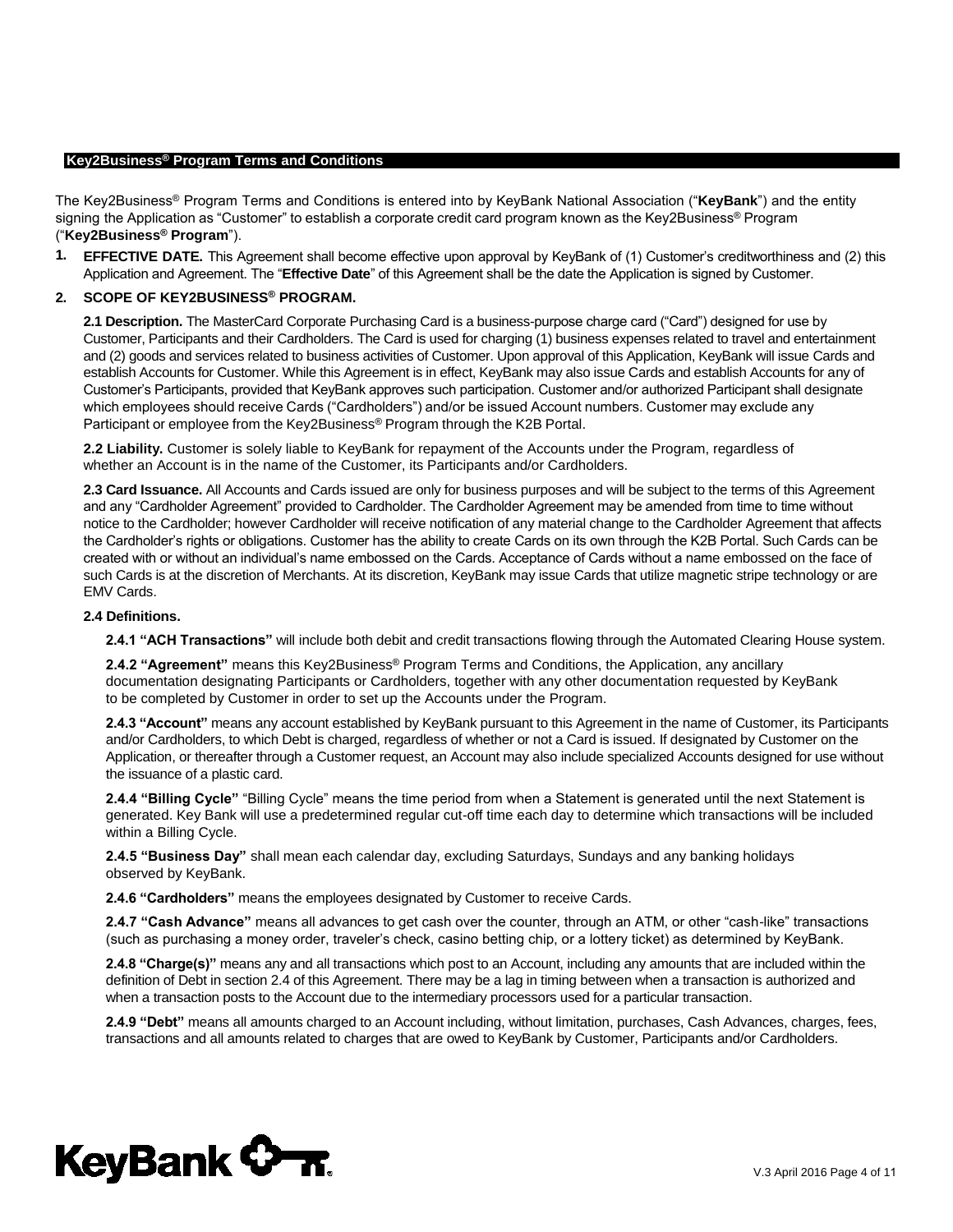**2.4.10 "Designated Depository Account"** shall mean any depository account, whether held at KeyBank or another financial institution, which Customer designates as the account to receive debits, whether such debits are one time electronic debits or automatic recurring electronic debits.

**2.4.11 "EMV Card"** means a Key2Business® charge Card that is enabled with chip technology designed to provide enhanced security. KeyBank may choose, at its discretion, to issue EMV PIN-preferred, EMV signature-preferred or magnetic stripe Cards "K2B Portal" shall mean the online web portal located at www.Key2BusinessCard.com provided to a Customer to access the Key2Business® Program and [effect certain actions such as v](http://www.key2businesscard.com/)iewing the Accounts, viewing the Statements, managing Account

authorizations (subject to KeyBank override) and compiling Account reporting, among other things.

**2.4.12 "MasterCard"** shall mean, collectively, without limitation, MasterCard® USA, Inc. and/or MasterCard® USA, Inc. and/or MasterCard® International. MasterCard shall also be referred to as an "**Association**."

**2.4.13 "Merchant"** means any entity that has entered into an agreement that governs that acceptance of Cards. "Association" means, collectively, the entities that govern Card issuance, including, without limitation, Visa® Inc., MasterCard® USA and MasterCard<sup>®</sup> International.

**2.4.14 "Omni"** means Omni Corporate Solutions, Ltd.

**2.4.15 "Participants"** means the affiliates and subsidiaries of Customer that Customer has chosen to include in the Key2Business® Program by providing a list in writing of the legal entity names of such subsidiaries and affiliates.

**2.4.16 "Program"** means all of the Accounts opened and/or issued under the Key2Business® Program established under the Agreement.

**2.4.17 "Summary Cycle"** shall be the period of time consisting of one month, measured either by a calendar month, or a rolling month period ending on the same day of the month each month, as determined by Customer during the initial set up. The Summary Cycle will contain a summary of all of the Charges for such Summary Cycle, some of which may have already been invoiced via an Invoice, and some of which will be invoiced as part of the Summary Statement.

**2.4.18 "Statement(s)"** shall refer to both Invoice(s) and Summary Statements(s). Invoices will post to the K2B Portal on the frequency selected in Section 3.3. Summary Statements will post to the K2B Portal at the end of the Summary Cycle. Summary Statements will clearly indicate and contain both previously invoiced Charges (if applicable) and also those Charges which have not yet been invoiced and are being invoiced by the Summary Statement.

**2.4.19 "Vendor"** means a person or entity that is a vendor of Omni and/or any of its members. For the avoidance of doubt, the term "Vendor" shall not include Key.

# **3. BILLING AND PAYMENT.**

**3.1 Billing Generally.** On the billing frequency selected in Section 3.3 below, KeyBank will post a Statement to the K2B Portal itemizing all transactions for the Billing Cycle. The amount shown on the Statement as the amount due ("**Amount Due**") shall be due and payable in full to KeyBank in U.S. Dollars within fourteen (14) calendar days (the "**Payment Term**"). Customer understands it is required and agrees that it will use the K2B Portal to access its Statement each Billing Cycle on a timely basis. Note: Even though Customer is provided 14 days to pay its Statement in full before such Statement is considered past due and therefore late, depending upon the Customer's ACL & PCL, KeyBank may not approve additional Charges to the Account that exceed the availability remaining under the Customer's ACL & PCL.

**3.2 Statement Dates and Posting of Statement.** The Statement Date will be the day the Statement is created based on the Billing Frequency chosen by Customer during the Account set up and documentation process and the Statement Date will always be a Business Day. The Statement will contain all Charges since the last Statement through the end of the then current Statement Date. Statements will be posted to the K2B Portal on the Calendar Day following the Statement Date. Statement Dates will vary when the regularly scheduled Statement Date falls on a Weekend or Holiday as set forth in the table below:

| Statement Date falls on Holiday or Weekend | <b>Move Statement Date to</b> |  |
|--------------------------------------------|-------------------------------|--|
| Sunday-Thursday                            | Next Business Day             |  |
| Friday-Saturday                            | Previous Business Day         |  |

Additionally, if the regularly schedule Statement Date falls on the first day of the month, which happens to be a weekend or holiday, the Statement Date will always be the next Business Day.

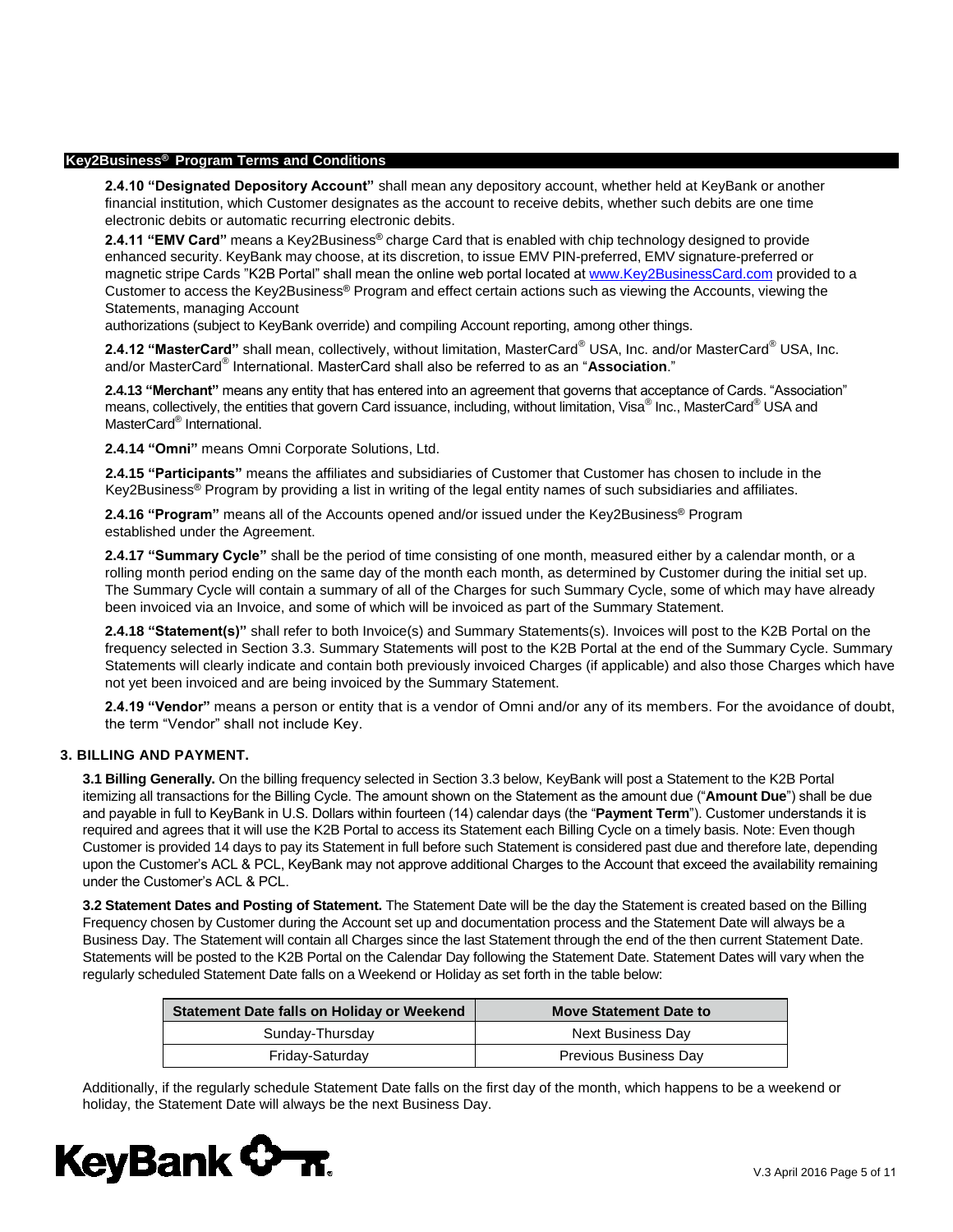**3.3 Billing Frequency.** All Customers will be billed via a Summary Statement which is posted to the K2B Portal at the end of the Summary Cycle, bearing the Statement Date and subject to the posting schedule set forth above. Additionally, during the Account set up and documentation process, Customers who are on central billing will also be provided the option to add an alternate billing option if such Customer also agrees to pay via Autopay as defined in Section 3.4.1 below ("Flex Billing"). The Flex Billing options available are:

 **Daily Option.** A Statement will be created each Business Day and posted to the K2B Portal on the following Calendar Day.

 **Weekly Option.** A Statement will be created on the recurring Business Day of the week chosen by Customer during the Account set up and documentation process.

**Semi Monthly.** A Statement will be created on the 15th day of the month and the last Business Day of the month.

**3.4 Payment.** Customer must make payment to KeyBank (1) electronically as indicated below, (2) by wire, or (3) in person at a KeyBank branch.

#### **3.4.1 Electronic Payments Options Approved by KeyBank.**

- a. Customer may originate electronic payments through use of the K2B Portal.
- b. Customer may originate automatic recurring electronic debits from Customer's Designated Depository Account (such process sometimes referred to by KeyBank as Autopay -ACH Debit) via written instructions to KeyBank provided during Account set up and thereafter supplemented in writing from time. Customer acknowledges that the timing of the Autopay options may be limited based upon Customer's billing frequency as determined pursuant to Section 3.3 above. KeyBank will not accept ACH payments other than as set forth in this Section 3.4.
- **3.4.2 Authorizations and Agreements of Customer when Customer is using KeyBank to Originate Electronic Payments.**  Where electronic payments are originated at KeyBank (or any agent of KeyBank) Customer irrevocably authorizes KeyBank (including any agent used by KeyBank to perform the services hereunder) to initiate:
	- a. ACH Transactions requested by Customer (including the Program Administrator or any other authorized agent of Customer) to be debited from any Designated Depository Account in order to collect payments from Customer on the Account. Additionally, the foregoing authorization also includes authorization to credit any such Designated Depository Account in order to refund any overpayment or processing error relating to Account.
	- b. The foregoing authorization will remain in effect after termination of the Agreement until all of Customer's obligations to KeyBank under this Agreement have been paid in full.
	- c. In the event Customer changes the authorization relating to any Designated Depository Account, including without limitation the Designated Depository Account number itself, the ACH debit and credit authorization established hereunder will apply to the new Designated Depository Account and Customer shall provide KeyBank such information regarding the new Designated Depository Account as KeyBank deems necessary to effect payments to and from the Designated Depository Account as provided under the Agreement. It may take KeyBank up to ten (10) business days after KeyBank's receipt of a written notice from Customer to reflect in its system any change to Customer's Designated Depository Account.
	- d. At KeyBank's reasonable discretion, KeyBank has the right to delay crediting the Account with funds related to ACH Transactions in order to investigate any ACH Transactions related to suspicious or fraudulent activity or ACH Transactions for which KeyBank has not received funding. KeyBank will endeavor to investigate or process any delayed ACH Transactions expeditiously and will endeavor to notify Customer if any ACH Transactions are delayed for more than forty-eight (48) hours.

**3.5 Timing of Crediting.** Electronic payments will be credited no later than one (1) business day from the day KeyBank receives the funds.

**3.6 Credit Balances.** If there is a credit balance due on the Account and the Account has been closed then the Company may, through the Program Administrator, request in writing a refund from KeyBank.

**4. LIABILITY.** Customer is solely liable to KeyBank for all Debt incurred on all Cards and Accounts.

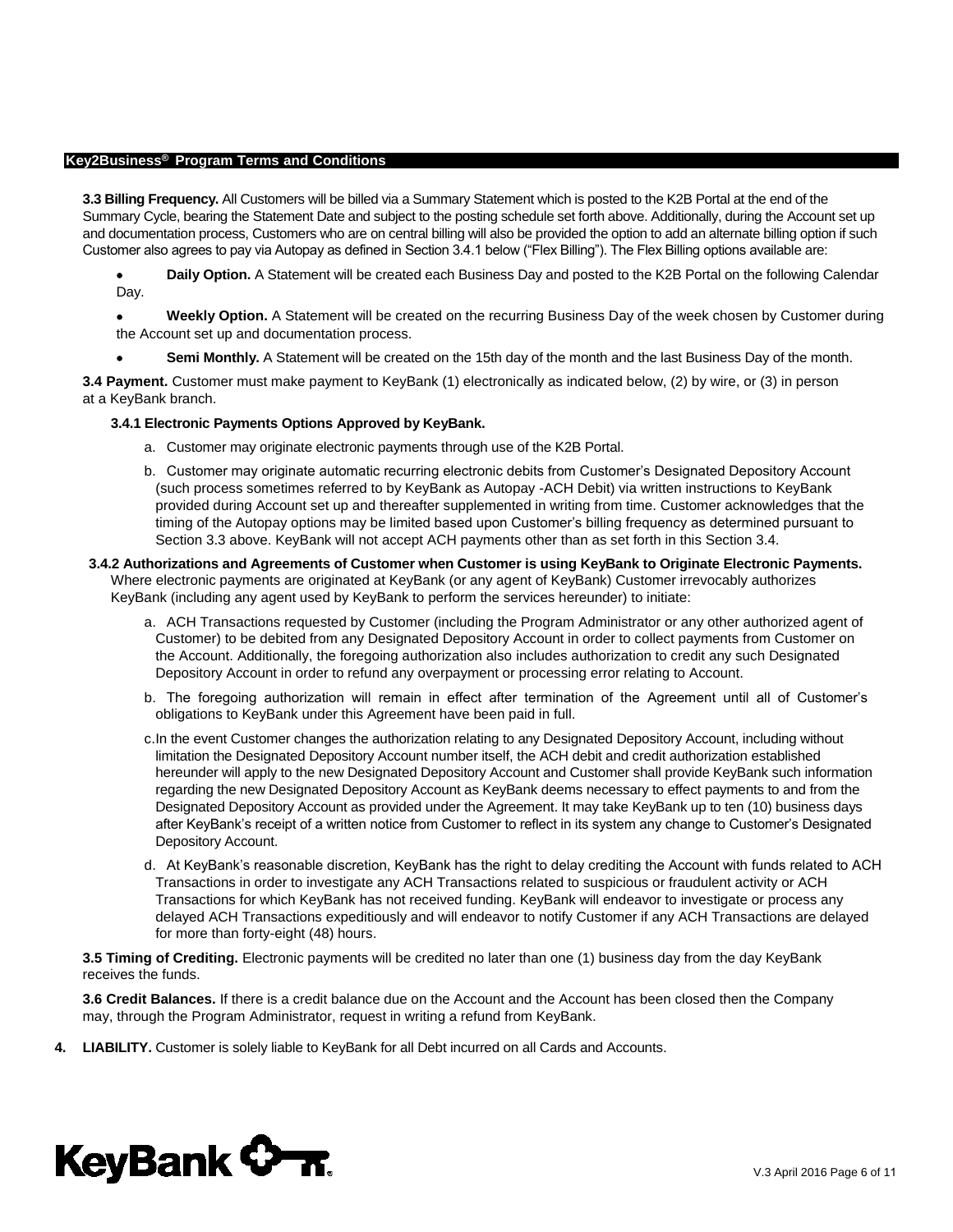- **5. LIABILITY WAIVER.** Customer and Participant are protected by the MasterCard MasterCoverage® Liability Protection Program (collectively, the "**Association Program**"). In the event of fraudulent use of a Card Account, provided that Customer or Participant promptly notifies KeyBank of the fraudulent activity and complies with the terms and conditions of the Association Program, the Association Program may assume liability for the resultant loss. Customer and Participant acknowledge and agree that liability waiver benefits are subject to Association rules, restrictions, limitations and exclusions and to the Association Program and related terms including, but not limited to, the amount of coverage. The Association Program is provided by the Association and is not governed, administered or underwritten by KeyBank.
- **6. LATE FEE.** If the Amount Due has not been paid by Customer, Participant and/or the Cardholder within the Payment Term, any unpaid portion of the Amount Due will be the amount past due ("**Past Due Amount**"). KeyBank has the right to (a) bill a Late Fee on all Past Due Amounts as specified in Section 9.2 below; (b) suspend or cancel any Account that is delinquent for two (2) or more Billing Cycles; and (c) recover any legal fees and/or other expenses incurred in collecting any Past Due Amount on any Account.
- **7. DISPUTED BILLINGS.** All disputes about charges or billings for the Key2Business® Program must be communicated in writing to KeyBank at the address or fax number provided on the Statement. KeyBank must receive written notification of a dispute within sixty (60) days after the date on the Statement on which the disputed or allegedly incorrect transaction first appeared. Association regulations govern the resolution of all billing disputes.

# **8. CLOSED, LOST OR STOLEN CARDS AND COMPROMISED ACCOUNTS.**

**8.1 Program Administrator Duties to Close Accounts.** The Program Administrator, through the K2B Portalshall have the capability to close and/or terminate certain Accounts and thus it shall be the responsibility of the Program Administrator to facilitate the timely closing or termination of Accounts resulting from (a) termination of employment of any Cardholder and/or termination of Cardholder's access to the Key2Business® Program; (b) any cancelled Card or closed Account due to a decision of Customer and/or Participant.

**8.2 KeyBank Duties for Lost, Stolen or Compromised Accounts.** Customer or Participant or Cardholder shall immediately notify KeyBank by telephone at 1-844-539-2287, or by a written confirmation addressed to Commercial Card Services, Attn: Fraud Dept., P.O. Box 3115, Southeastern, PA 19398 or by facsimile or other agreed to method of (a) any lost or stolen Card or compromised Account; or (b) any compromised information regarding Cards, Accounts or other sensitive data including, but not limited to, Account numbers, personal identification numbers, passwords or Cardholder information. Customer or Participant will provide, or cause Cardholder to provide, to KeyBank any information requested by KeyBank with respect to such Cards and/or Accounts. Customer, Participants and Cardholders will not be liable for unauthorized charges that occur after notification to KeyBank of the loss, theft or possible unauthorized use of such Cards and/or Accounts. Customer agrees to assist, and cause its Cardholders and Participant(s) to assist, KeyBank in determining the facts, circumstances and other pertinent information related to any loss, theft or possible unauthorized use of the Cards and to comply with such procedures as may be required by KeyBank in connection with the investigation. Such procedures may include the submission of pertinent information in writing, within sixty (60) days of the date of the loss, theft or possible unauthorized use. Notwithstanding the foregoing, KeyBank shall continue to process all claims for lost, stolen or unauthorized use. Customer acknowledges that by complying with all such procedures, losses by both parties may be limited. Subject to the terms set forth herein in this Section 8, KeyBank agrees Customer shall not be liable for fraudulent charges incurred or arising by the use of Cards and/or Accounts in the Key2Business® Program once notification has been made to KeyBank and in any event, Cardholder's liability will not exceed fifty U.S. Dollars (\$50.00) per fraud event. It shall be in KeyBank's sole discretion to determine which transactions or series of transactions stem from a single fraud event. KeyBank is not responsible for controlling the use of any Cards or Accounts, other than as specifically provided herein, nor is KeyBank, in any event, liable for any employee misuse of a Card and/or Account.

**9. FEES.** The fees (collectively "Fees") listed below may apply to this Agreement. Failure of KeyBank to apply any fee or charge outlined in this Agreement at any time does not preclude KeyBank from ever applying such fee or charge.

**9.1 NSF Fee.** KeyBank may charge a non-sufficient funds fee ("**NSF Fee**") of fifteen U.S. Dollars (\$15.00) for any returned payment on an Account.

**9.2 Late Fee.** If any Account is not paid in full within the Payment Term, KeyBank may charge a Late fee ("**Late Fee**") of (a) two-andone-half percent (2.5%) of the Past Due Amount not paid within the Payment Term, and (b) two-and-one-half percent (2.5%) of the Past Due Amount not paid by each subsequent Billing Cycle. The minimum Late Fee on any Account is two U.S. Dollars (\$2.00).

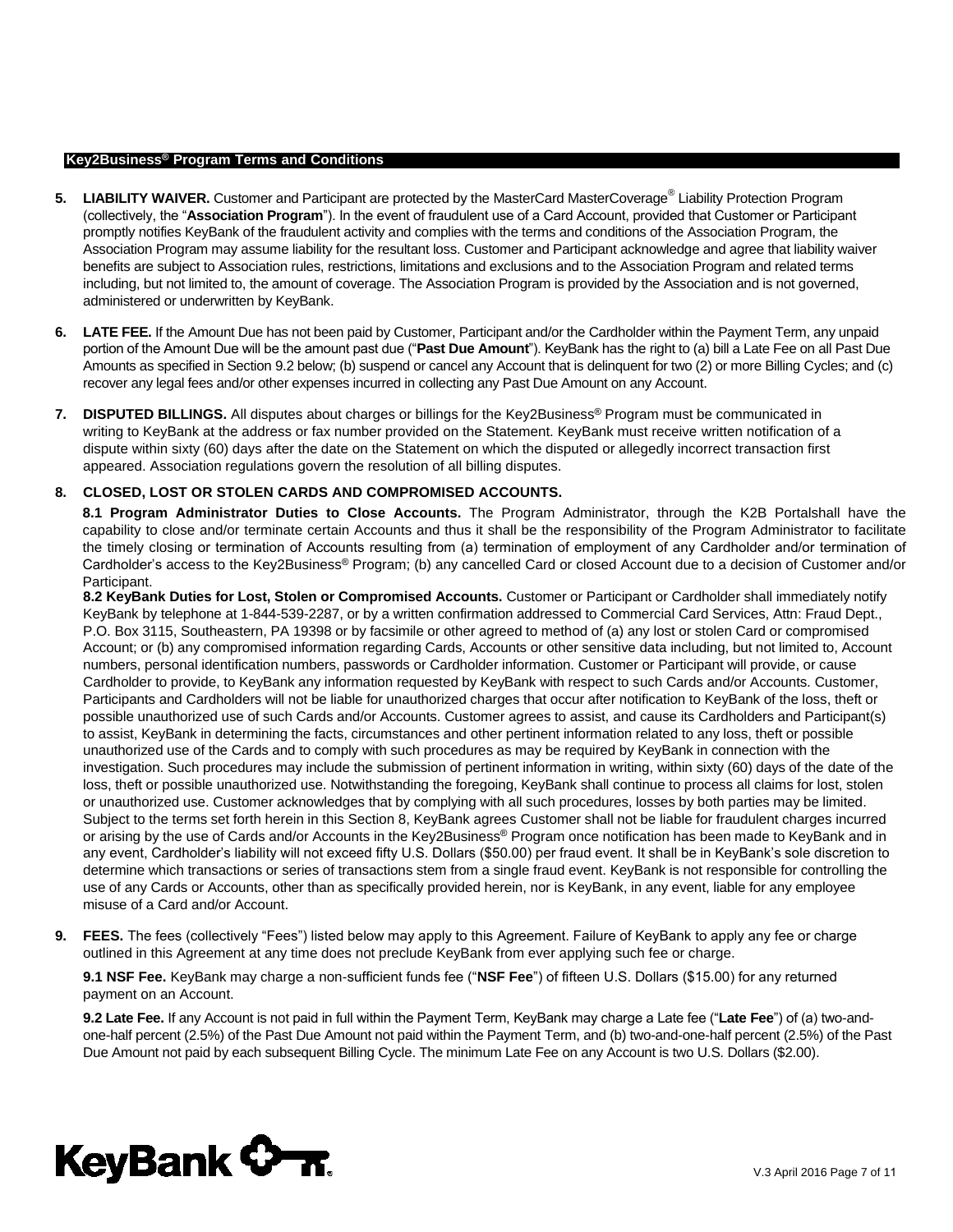**9.3 Foreign Transaction Fee.** KeyBank currently charges a three percent (3%) foreign transaction fee ("**Foreign Transaction Fee**") for any transaction that takes place outside of the United States that is not in U.S. Dollars. KeyBank reserves the right to raise the fee with sixty (60) days prior written notice to Customer. If a Card has been used to purchase goods or services, or to obtain cash in a country other than the U.S.A., the Statement may reflect the conversion into U.S. Dollars of transactions which occurred in a different currency and an applicable exchange rate.

**9.4 Logo Embossing Fee.** KeyBank charges a customized logo embossing fee of three hundred U.S. Dollars (\$300.00) to display Customer's and/or Participant's logo on the Card plastic for each set-up. A delay of two (2) weeks may occur with Card issuance and implementation. Customer and/or Participant shall be responsible for verification of logo design and shall indemnify and hold KeyBank harmless from any usage of such logo on any Card.

**9.5 Statement Copy Fee.** Through the K2B Portal, Customer may retrieve copies of Statements dated a date no older than two (2) years prior to the request date at no cost. For any Statements bearing a date older than two (2) years from the request date, KeyBank may charge a Statement Copy Fee of ten U.S. Dollars (\$10.00) for each statement copy.

**9.6 Draft/Receipt Copy Fee.** Through the K2B Portal, Customer may access copies of posted drafts/receipts. If the draft/receipt that Customer desires is archived, KeyBank may charge a draft/receipt copy fee of five U.S. Dollars (\$5.00) for each draft or receipt copy requested.

**9.7 Expedited Card Delivery Fee.** KeyBank may charge an expedited card delivery fee of twenty U.S. Dollars (\$20.00) for each expedited shipment of Cards.

**9.8 Cash Advance Fee.** KeyBank charges a Cash Advance Fee of the greater of either three percent (3%) of the transaction amount or two U.S. Dollars (\$2.00).

**9.9 ACH Research Fee.** KeyBank will conduct research at no charge for the first two hours. If the ACH item requires more than two (2) hours of research, a research fee of twenty-five U.S. Dollars (\$25.00) per hour (billed in full hour increments) will automatically be charged to the statement. If the ACH research takes more than four (4) hours in total, Program Administrator will be contacted to determine if research should or will be continued.

- **10. NO THIRD PARTY BENEFICIARIES/THIRD PARTY CLAIMS.** Services provided by KeyBank are for the sole and exclusive benefit of Customer, and no other persons or organizations shall have any of the rights and remedies arising under this Agreement. Customer agrees to indemnify, defend and hold KeyBank harmless from and against any and all claims, demands, expenses, losses, liabilities and damages of third parties of any nature whatsoever, including, without limitation, reasonable attorney fees and court costs at trial or appeal arising directly or indirectly from any service delivered to Customer pursuant to this Agreement.
- **11. CONFIDENTIALITY.** The Key2Business® Program is a unique service involving proprietary information of Key. Customer agrees that the Key2Business® Program reports, manuals, documentation, systems, processes and related materials, whether or not in writing, are confidential and will be circulated only to employees and agents of Customer, and only to the extent necessary for Customer to participate in the Key2Business® Program. KeyBank will maintain all non-public data relative to Customer as confidential information subject to KeyBank's privacy policy.
- **12. TERM, TERMINATION, AND SUSPENSION.** This Agreement will remain in effect for three (3) years from the Effective Date (the "**Base Period**") and will continue thereafter until terminated in accordance with this Section 12. After the completion of the Base Period, either party may terminate this Agreement without cause, at any time, upon ninety (90) days prior written notice to the other party. Any such written notice of termination must state the effective date of termination. All Cards and Accounts shall be canceled as of the effective date of termination.

**12.1 Termination for Cause by Either Party.** Either party may terminate this Agreement immediately at any time by written notice to the other party upon any of the following events: (a) dissolution or liquidation of the other party or the other party's parent company; (b) insolvency of, the filing of a bankruptcy or insolvency proceeding with respect to, or the appointment of a receiver or trustee for benefit of creditors of the other party or parent thereof, or the entering by the other party into any other similar proceeding or arrangement for the general benefit of its creditors; (c) any failure to perform a material obligation of this Agreement, including without limitation the failure of Customer to make timely payments as set forth in Section 3; (d) if any material statement, representation or warranty of a party, its affiliates or parent at any time furnished to the other party is untrue in any material respect when made; or (e) a material breach of any other agreement entered into by the parties.

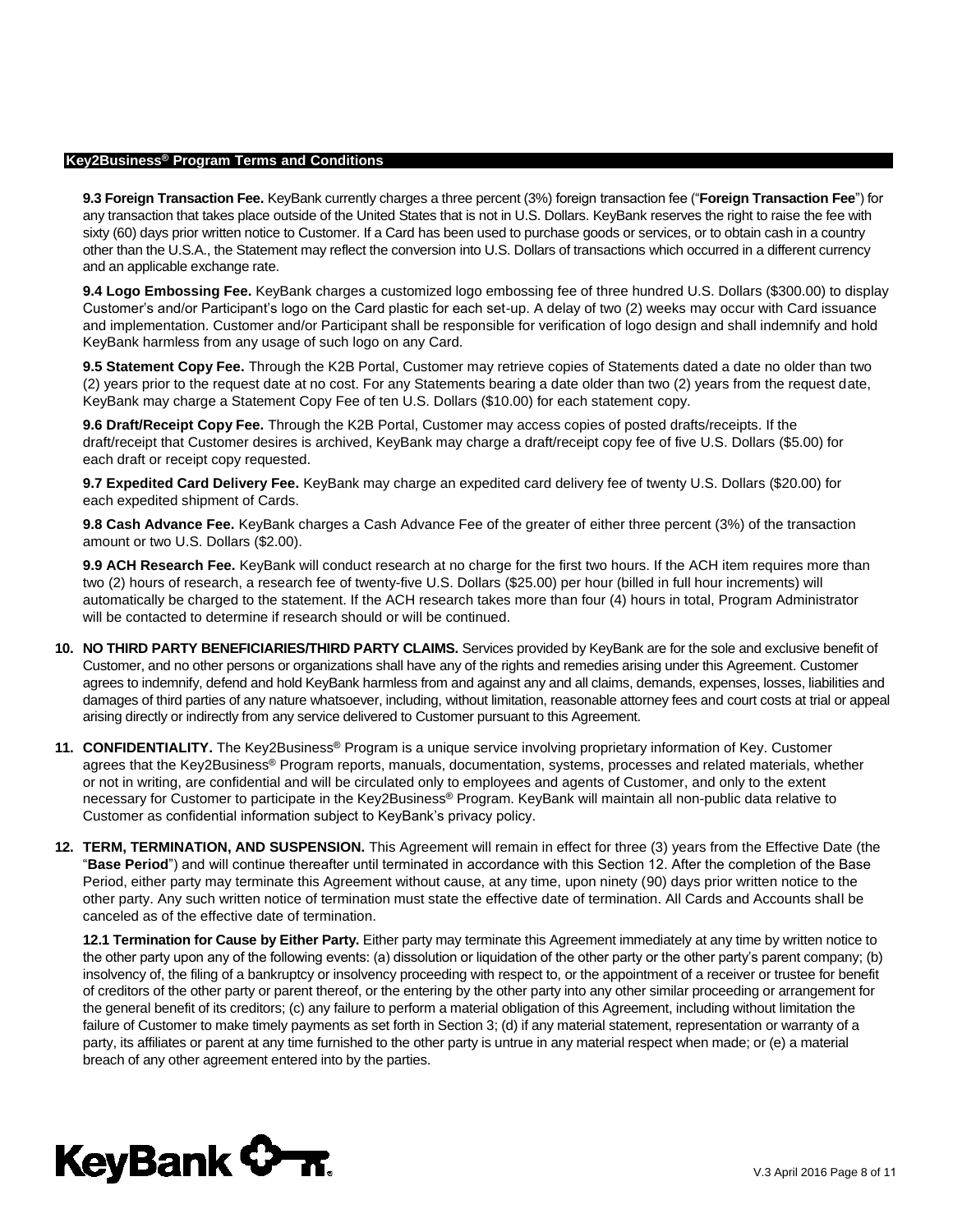**12.2 Termination for Cause by Customer.** Customer may terminate this Agreement at any time by providing ten (10) days prior written notice to KeyBank upon KeyBank's reduction of Customer's PCL or ACLs, as defined in Section 16, if such reduction has materially and adversely affected Customer's utilization of the Key2Business® Program.

**12.3 Termination for Cause by KeyBank.** KeyBank may terminate this Agreement at any time by providing ten (10) days prior written notice to Customer upon any of the following events: (a) Customer Transfer Event (as such term is defined in Section 26 below), (b) a material adverse change in the business prospects or financial condition of Customer; (c) the overall relationship is unprofitable for KeyBank such that Customer's actual annual spend on a rolling twelve (12) month basis does not equal or exceed at least fifty percent (50%) of Customer's estimated annual spend as stated by Customer in the Application; or (d) where KeyBank becomes aware that Customer has ceased to be a member of, or otherwise in good standing with, Omni, or is otherwise delinquent with any other Omni Vendor.

**12.4 Effect to Termination.** Upon termination of this Agreement for any reason, Customer and any Participants shall destroy all Cards and return any and all of KeyBank's confidential or proprietary information to KeyBank. Customer will remain liable for all Debt incurred or arising from the use of a Card or Account prior to the termination date. Upon cancellation of an Account or termination of this Agreement, Customer, Participant and/or Cardholder will cancel the billing of all recurring transactions to an Account ("**Trailing Transactions**"). Notwithstanding any term to the contrary, Customer is solely liable to KeyBank for all Trailing Transactions. KeyBank may suspend any Card and/or Account at any time for any reason. Rights, obligations and liability that arise prior to the suspension or termination of this Agreement, shall survive the suspension or termination of this Agreement.

- **13. LIMITATION OF LIABILITY.** IN NO EVENT SHALL CUSTOMER, PARTICIPANT(S), KEYBANK OR ANY AFFILIATE OF KEYBANK BE LIABLE TO THE OTHER PARTY FOR ANY CONSEQUENTIAL, SPECIAL, INDIRECT OR PUNITIVE DAMAGES OF ANY NATURE.
- **14. WARRANTIES**. Each party represents and warrants to the other party that (a) this Agreement is valid, binding and enforceable; (b) the execution of this Agreement and the performance of its obligations are within such party's powers and have been authorized by all necessary action; and (c) the execution of this Agreement does not constitute a breach of any other agreement or duty arising in law or equity. Customer represents and warrants to KeyBank that (a) all information provided to KeyBank is true, complete and accurate; (b) it has and continues to comply with all applicable laws, rules, regulations and requirements or governmental authorities related to the use of the Card and Accounts and participation in the Key2Business® Program; (c) it possesses the financial capacity to perform all of its obligations under this Agreement at the Effective Date and upon each transaction or use of a Card or Account during the term of this Agreement and (d) that this transaction is within the scope of the normal course of business and does not require further authorization for Customer to be bound by the Agreement. Any breach of this Section shall constitute a material breach of this Agreement and, upon written notice the non-breaching party may immediately terminate this Agreement. EXCEPT AS EXPRESSLY PROVIDED HEREIN, KEYBANK MAKES NO WARRANTIES, EXPRESS OR IMPLIED, IN LAW OR IN FACT, INCLUDING, WITHOUT LIMITATION, THE IMPLIED WARRANTIES OF FITNESS FOR A PARTICULAR PURPOSE AND OF MERCHANTABILITY, EITHER TO CUSTOMER OR TO ANY OTHER PARTY IN CONNECTION WITH THIS AGREEMENT OR WITH RESPECT TO SOFTWARE PRODUCTS PROVIDED OR MADE AVAILABLE TO CUSTOMER FOR ITS USE BY KEYBANK IN CONNECTION WITH THIS AGREEMENT.
- **15. FINANCIAL INFORMATION.** Since this Agreement is for an extension of credit with a financial institution and not a vendor services agreement, Customer shall provide information as requested by KeyBank to perform periodic credit reviews. Unless such information is publicly available or available through KeyBank's parent company or any of its subsidiaries, Customer shall provide the last three (3) years of annual financial statements. If the initial set of financial statements is older than five (5) months when provided, Customer must also provide interim financial statements. Annually thereafter, as soon as available and, in any event, not later than one hundred twenty (120) days after the end of each fiscal year of Customer, Customer must provide the previous year's financial statements. KeyBank prefers audited financial statements that have been prepared by Customer's independent certified public accountant. In the event KeyBank requires additional information to conduct its review of Customer, Customer agrees to provide to KeyBank such other information regarding the business, operations, affairs and financial condition of Customer as KeyBank may reasonably request. Such information may include, but is not limited to, quarterly financial statements, organizational charts, executive biographies and other formal documentation.
- **16. AGGREGATE PROGRAM CREDIT LIMIT AND ACCOUNT CREDIT LIMITS; SUSPENSION OF CREDIT.** Subject to credit approval by KeyBank, an Account Credit Limit (an "**ACL**") for each Account and an Aggregate Program Credit Limit ("**PCL**") for all Accounts shall be established by KeyBank pursuant to this Agreement. The Program Administrator may also adjust an individual ACL (subject to override by KeyBank), but may not change the PCL. Additionally, if Customer has chosen during Account set up to allow its Cardholders to request Cash Advances, KeyBank is not obligated to approve any Cash Advance that exceeds ten percent (10%) of the PCL for such Account.

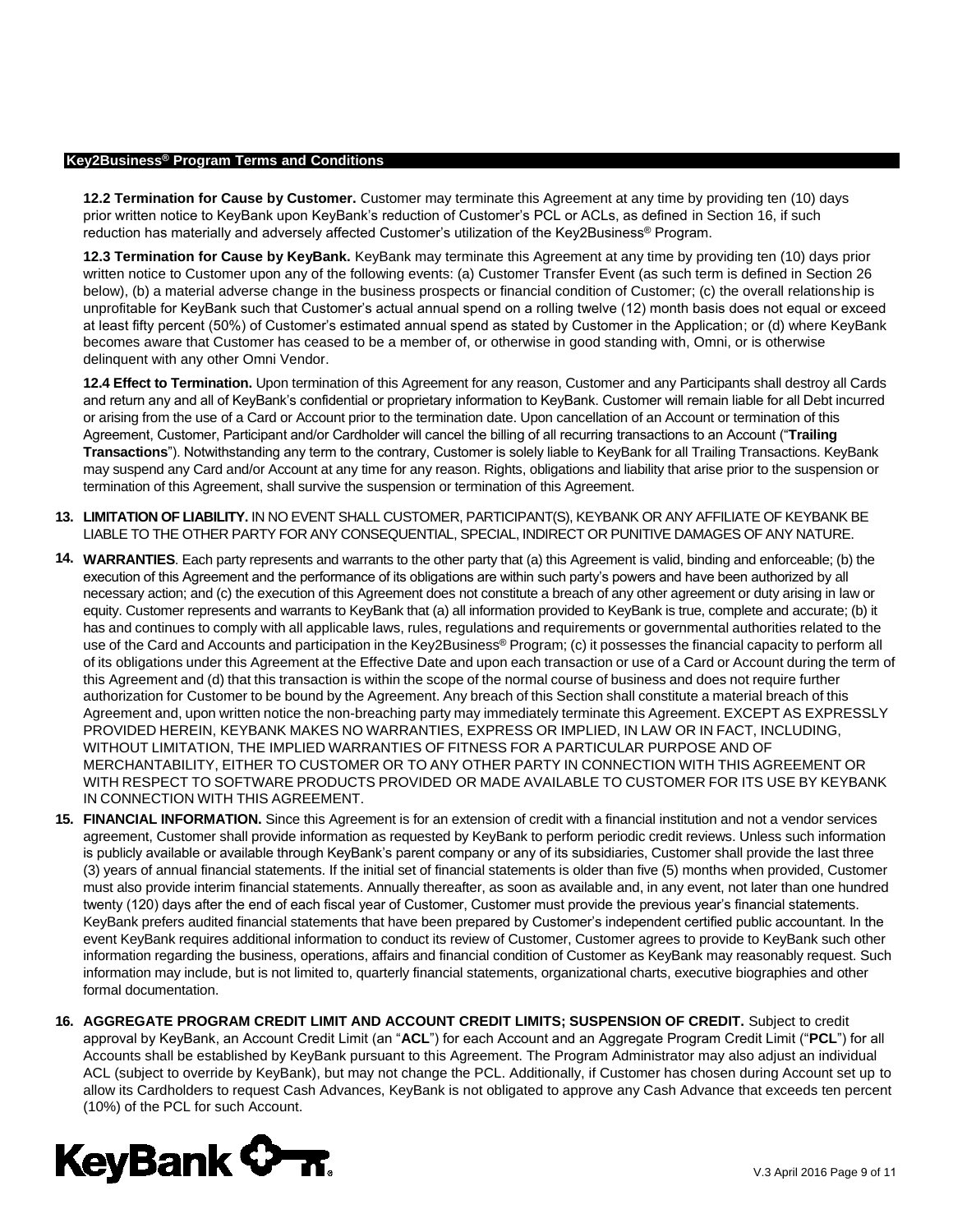**16.1 Revising the PCL.** KeyBank, at its sole discretion, shall have the right to revise the PCL. KeyBank shall provide notice to Customer of any decrease in the PCL which results in a revised PCL that is lower than the aggregate current amount outstanding on all Accounts. Upon such notice, Customer shall have ten (10) days to make a payment to KeyBank that is sufficient to reduce the aggregate current amount outstanding to an amount that is equal to or less than the revised PCL.

**16.2 Revising ACLs.** The Program Administrator may revise an ACL through the K2B Portal subject to override by KeyBank. KeyBank shall have the right at any time, in its sole discretion, to revise any ACL.

**16.2.1 Customer Accounts.** If Program Administrator decreases an ACL such that the decrease results in a revised ACL that is lower than the aggregate current amount outstanding on the Customer Account, Program Administrator shall advise Customer and cause Customer to make a payment within ten (10) days to KeyBank on the Customer Account that is sufficient to reduce the aggregate current amount outstanding for such Account to an amount that is equal to or less than the revised ACL. KeyBank shall provide notice to Customer of any decrease in an ACL which results in a revised ACL that is lower than the aggregate current amount outstanding on the Account. Upon such event, Customer shall have ten (10) days to make a payment to KeyBank on the Account that is sufficient to reduce the aggregate current amount outstanding for such Account to an amount that is equal to or less than the revised ACL.

**16.2.2 Cardholder Accounts.** KeyBank, at its sole discretion, and Program Administrator, subject to override by KeyBank shall both have the right to revise any ACL and/or limit spending activity on any Cardholder Account. No notice is necessary to Customer or Cardholder as to any revision of the ACL on a particular Cardholder Account.

**16.2.3 Fraudulent Activity.** KeyBank may temporarily revise any ACL and/or limit spending activity on any Account for which fraudulent activity is suspected.

**16.3 Suspension.** KeyBank may suspend any and all charging privileges of Customer, Participants and/or Cardholders if Customer fails to make payment to KeyBank in a timely manner under Section 3 of the Agreement, or any other provision of this Agreement.

- **17. CHANGE IN TERMS OF THE AGREEMENT.** KeyBank may change the terms of this Agreement at any time by giving Customer written notice. If permitted by applicable law, the changes will apply to existing Account balances as well as future transactions. If Customer refuses to accept the changes, Customer must notify KeyBank in writing within thirty (30) days from the date of the notice that Customer refuses to accept the changes and elects to terminate this Agreement. Should Customer elect to terminate this Agreement pursuant to this Section, all Debt outstanding shall become due and payable by Customer to KeyBank, according to the terms of the existing Agreement. Customer will also be responsible for ensuring the destruction of all Cards.
- **18. MERCHANT CATEGORY CODES.** KeyBank will implement standard charge authorization procedures designed to prevent or restrict usage of Cards or Accounts for purchases based on Merchant Category Codes ("**MCCs**"). Certain MCC designations will not be able to be altered if KeyBank deems the transacting of business with such MCCs to be in contravention of any law, regulation, guidance or sound banking practice; all other MCC restrictions may be modified by Customer or Participant at any time upon written notice to KeyBank. KeyBank has no liability for transactions declined or approved contrary to the intent of Customer. MCC restriction capabilities are limited to the extent accurate MCC data regarding the transaction authorization request is received and the accurate designation of such MCC by the Association and Merchant. MCC designation is determined by the Association and the Merchant.
- **19. REGISTERED MARKS AND TRADEMARKS.** Neither party has any right or otherwise, in or to any name, logo, copyright, service mark or trademark owned or licensed by the other party.
- **20. NOTICES.** Except as specified in Section 8 or otherwise in this Agreement, Customer shall send all notices to KeyBank in writing to KeyBank c/o Card Services, 1550 Liberty Ridge Drive, Wayne PA, 1980 via either U.S. mail postage prepaid or hand delivery. KeyBank shall provide notice to Customer electronically through the K2B Portal , or via either U.S. mail postage prepaid or hand delivery to the address listed on the Application attached hereto. Customer hereby agrees that the Program Administrator designated under Section 23 of these Terms and Conditions shall be deemed an authorized officer to receive any and all late notices, default notices, suspension notices and/or termination notices regarding any Card and/or the entire Key2Business® Program. KeyBank may post to the home page of the K2B Portal important information regarding changes, enhancements, modifications or other important information affecting the Key2Business® Program, which information KeyBank will leave posted for a period of time no shorter than thirty (30) calendar days. Customer agrees that KeyBank's posting of such information to the home page of the K2B Portal constitutes notice to the Program Administrator (and thus Customer) of such changes, including without limitation changes being made under Section 17 hereunder.

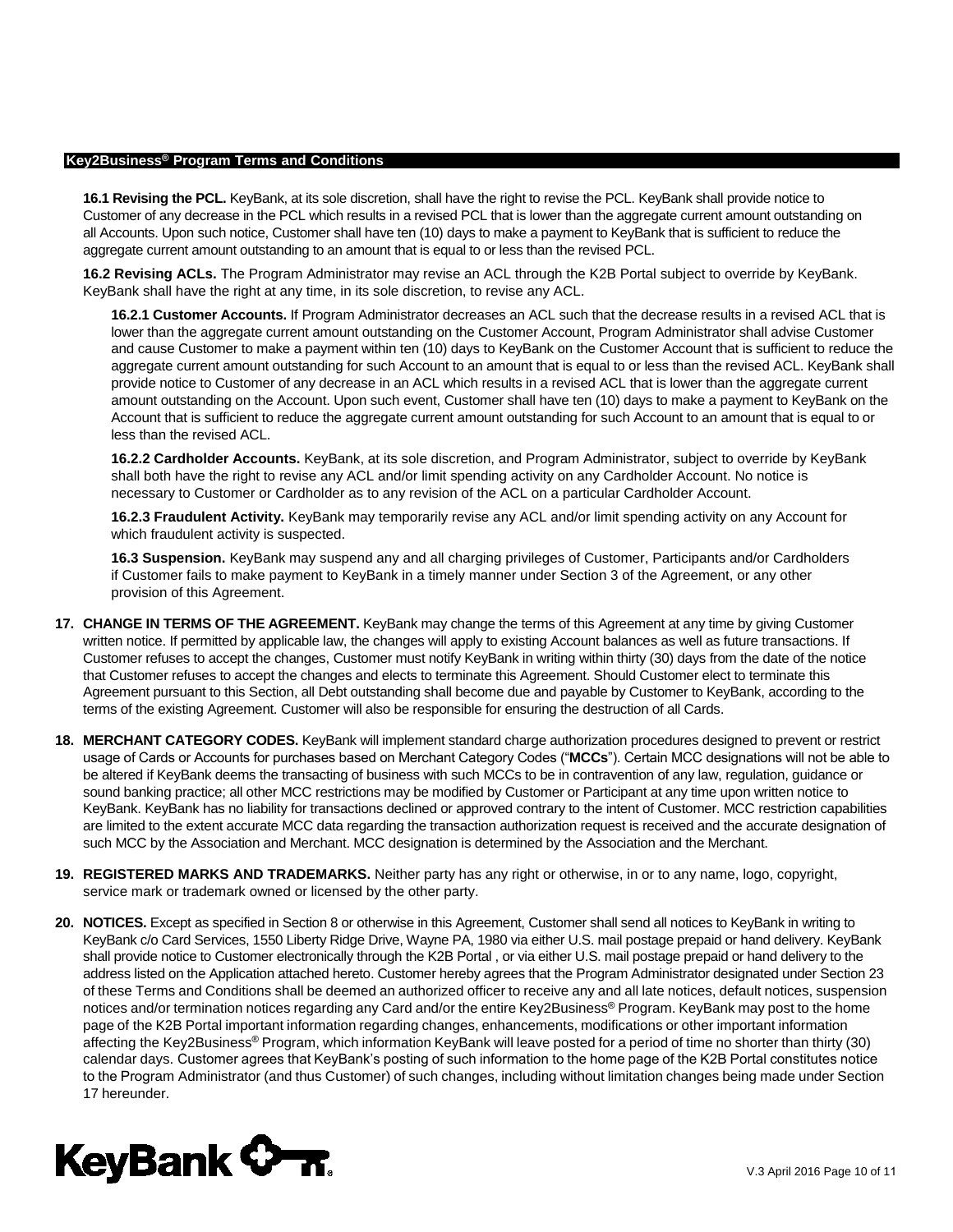Furthermore, Customer agrees that any information sent to the Program Administrator using the e-mail address of the Program Administrator within the K2B Portal shall also constitute sufficient notice by KeyBank to Customer hereunder. Either party may change its notification address by written notice to the other.

- **21. GOVERNING LAW.** The validity, interpretation and performance of this Agreement will be conducted by and construed under the laws of the State of Ohio, (without giving effect to the conflict of law principles thereof) and applicable federal laws. Additionally, with respect to automated clearing house ("ACH") transactions, the parties agree to be bound by the provisions of the NACHA Operating Rules.
- **22. EMPLOYMENT OF AGENTS.** KeyBank may, at its sole discretion, employ agents to perform part or all of its obligations under this Agreement at any time without the consent of Customer, provided, however, that such action shall not affect its obligations to Customer hereunder.
- **23. PROGRAM ADMINISTRATOR.** Customer and/or Participant shall designate a representative to serve as the primary point of contact with KeyBank. Such representative shall be trained and have thorough knowledge of the Key2Business® Program and shall be authorized to provide KeyBank with the information necessary to the Key2Business® Program.
- **24. CROSS-COLLATERALIZATION.** Customer agrees that if it has entered into other lending arrangements with KeyBank, and the obligations of Customer to KeyBank are secured by security interests, assignments, mortgage liens, deeds of trust, guaranties or other security documents (collectively the "Security Documents"), then the obligations of Customer to KeyBank under this Agreement shall become part of the Indebtedness, the Obligations and/or the Secured Obligations (as such terms are defined in the aforementioned Security Documents) and thereby the obligations of Customer to KeyBank under this Agreement shall also be secured by such security interests, liens and guarantees.
- **25. SET-OFF.** Customer acknowledges that if Customer fails to pay when due any amount due by Customer to KeyBank (including payment in full of each monthly billing statement) then KeyBank is entitled to exercise its right of set-off in any and all deposit accounts of Customer maintained at KeyBank together with any other sums at any time credited by or due from KeyBank to the Customer and any cash, securities, instruments or other property of the Customer in the possession of KeyBank, whether for safekeeping or otherwise, or in transit to or from KeyBank whether or not demand has been made and whether or not other collateral is then available. Additionally Customer agrees that it shall not be deemed a waiver of KeyBank's set-off rights should KeyBank choose not to exercise its set-off rights from time to time.
- **26. ASSIGNMENT.** This Agreement shall be binding upon and inure to the benefit of the parties and their respective successors and assigns, provided, however, that Customer may not assign or transfer its interests, rights or obligations under this Agreement or any order by written agreement, merger, consolidation, operation of law or otherwise (herein defined as a "Customer Transfer Event"), without the prior written consent of an authorized executive officer of KeyBank. Any attempt to assign this Agreement by Customer shall be null and void. Furthermore, for the purposes of this Agreement the acquisition of an equity interest in Customer of greater than 25 percent (25%) by any third party shall be considered an "assignment".
- **27. CUSTOMER SERVICE.** Customer or Cardholder will contact KeyBank's designated customer service center twenty-four (24) hours a day, seven (7) days per week at 1-866-290-7700.

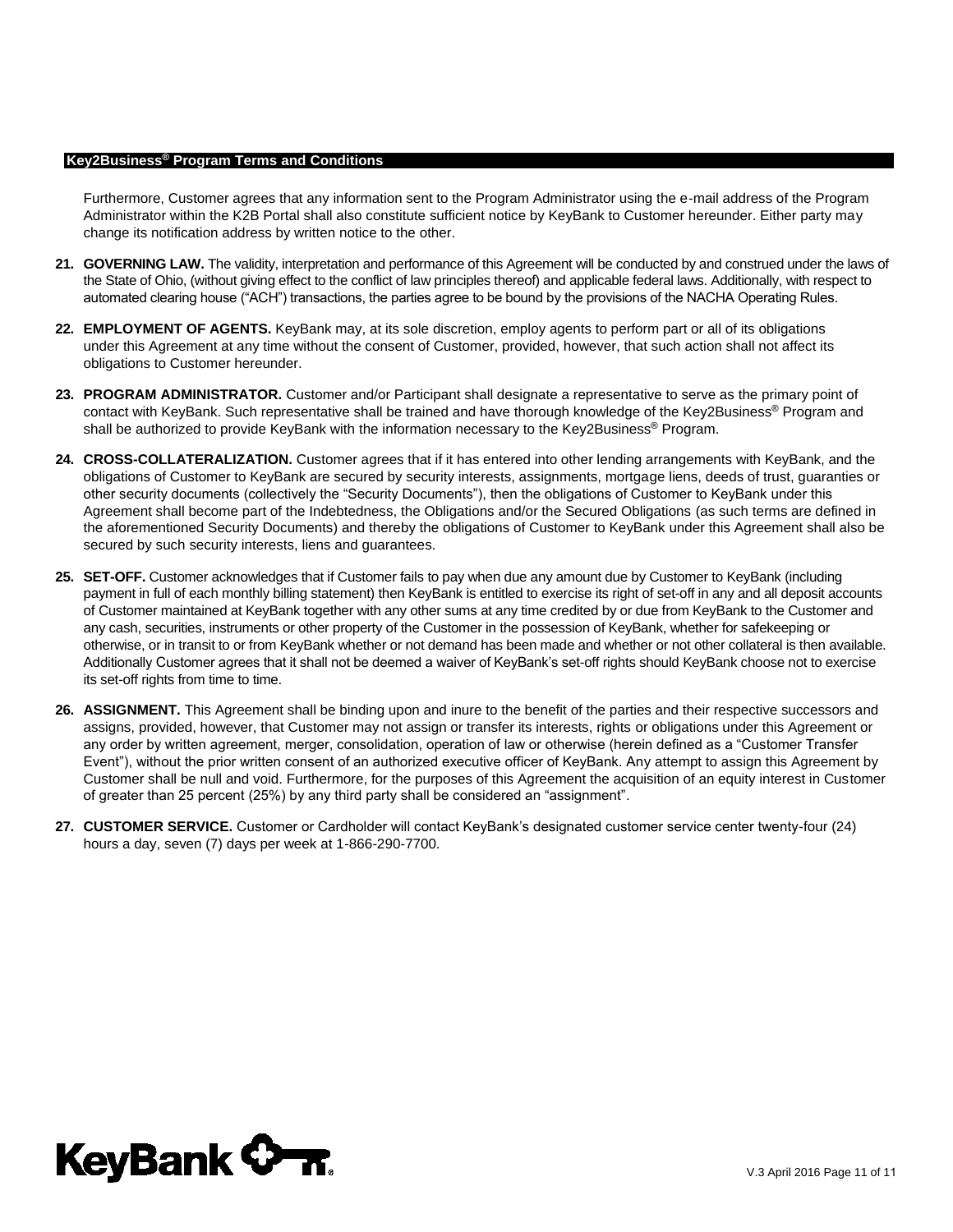**For KeyBank Use Only TIN** #:(required) **Account** #: (optional) **Document Type**: Treasury Services Agreement **Aux Doc Type**: Key2Business Automatic Payment Authorization Pay Form **Contact Name**: **Phone**: **Agreement Modified:** Thes or The

# Key2Business® Automatic Payment Authorization Commercial/Central Pay Form

This Payment Authorization is made in connection with the Key2Business® Terms and Conditions entered into by Customer and KeyBank, and if applicable the Participation Addendum executed in conjunction therewith by Customer, Participant and KeyBank. In this Automatic Payment Authorization (herein the "**Authorization**"), "**Company**" shall mean either the Customer or the Participant signing below. Capitalized terms not defined herein shall have the meanings set forth in the Key2Business® Terms and Conditions and/or Participation Addendum.

**Authorization**: Until revocation in writing by Company (including a reasonable amount of time for KeyBank to act), the Company executing below authorizes KeyBank to initiate automatic debits from the checking or savings account of Company designated below (the "**Depository Account**") to make payments to Customer's Key2Business® Account in the amounts and frequency set forth in this Authorization. Company agrees the automatic debit amounts may vary and will be in an amount equal to the Amount Due on the billing Statement. Company further acknowledges and agrees that the frequency of the automatic debits is dependent upon the billing cycle chosen by Customer and therefore may be monthly or semi-monthly. Further, if the Company specified below is the Customer, Company authorizes KeyBank to automatically deposit into the Depository Account designed below any rebate due to Customer under the Agreement. All for the forgoing collectively referred to herein as the "**Authorizations**". Further, in accordance with the Key2Business® Terms and Conditions, Customer acknowledges that if there are non-sufficient funds (NSF) in the Depository Account on the payment date specified below, KeyBank will apply a \$15.00 fee per NSF transaction to the Key2Business Account if payment is not completed for the entire Amount Due.

| <b>ACCOUNT INFORMATION</b>                                                                                                                                                                                                                                    |                                   |  |                                   |                                    |
|---------------------------------------------------------------------------------------------------------------------------------------------------------------------------------------------------------------------------------------------------------------|-----------------------------------|--|-----------------------------------|------------------------------------|
| Please check one: $\Box$ SET UP $\Box$ CHANGE $\Box$<br>CANCEL                                                                                                                                                                                                |                                   |  |                                   |                                    |
| <b>COMPANY INFORMATION</b>                                                                                                                                                                                                                                    |                                   |  |                                   |                                    |
| <b>Company Name</b>                                                                                                                                                                                                                                           |                                   |  |                                   |                                    |
| <b>Company Address</b>                                                                                                                                                                                                                                        |                                   |  |                                   |                                    |
| Company City, State, Zip                                                                                                                                                                                                                                      |                                   |  |                                   |                                    |
| <b>Company Contact</b>                                                                                                                                                                                                                                        |                                   |  |                                   |                                    |
| <b>Company Contact Phone Number</b>                                                                                                                                                                                                                           |                                   |  |                                   |                                    |
| Company Contact Email                                                                                                                                                                                                                                         |                                   |  |                                   |                                    |
| INITIATE DEBIT FROM ONE OF THE FOLLOWING COMPANY ACCOUNTS MAINTAINED AT A FINANCIAL INSTITUTION LOCATED IN THE UNITED<br>STATES (THE "DEPOSITORY ACCOUNT"). ACCOUNTS LOCATED AT A FINANCIAL INSTITUTION OUTSIDE OF THE UNITED STATES WILL NOT BE<br>ACCEPTED. |                                   |  |                                   |                                    |
| Payment Type                                                                                                                                                                                                                                                  | <b>Financial Institution Name</b> |  | Routing/Transit Number (9 digits) | Account Number (maximum 14 digits) |
| Checking                                                                                                                                                                                                                                                      |                                   |  |                                   |                                    |
| Savings                                                                                                                                                                                                                                                       |                                   |  |                                   |                                    |
| TO MAKE PAYMENT TO THE FOLLOWING CUSTOMER ACCOUNT:                                                                                                                                                                                                            |                                   |  |                                   |                                    |
| Key2Business <sup>®</sup> Account Number:                                                                                                                                                                                                                     |                                   |  |                                   |                                    |
| SELECT PAYMENT DATE                                                                                                                                                                                                                                           |                                   |  |                                   |                                    |